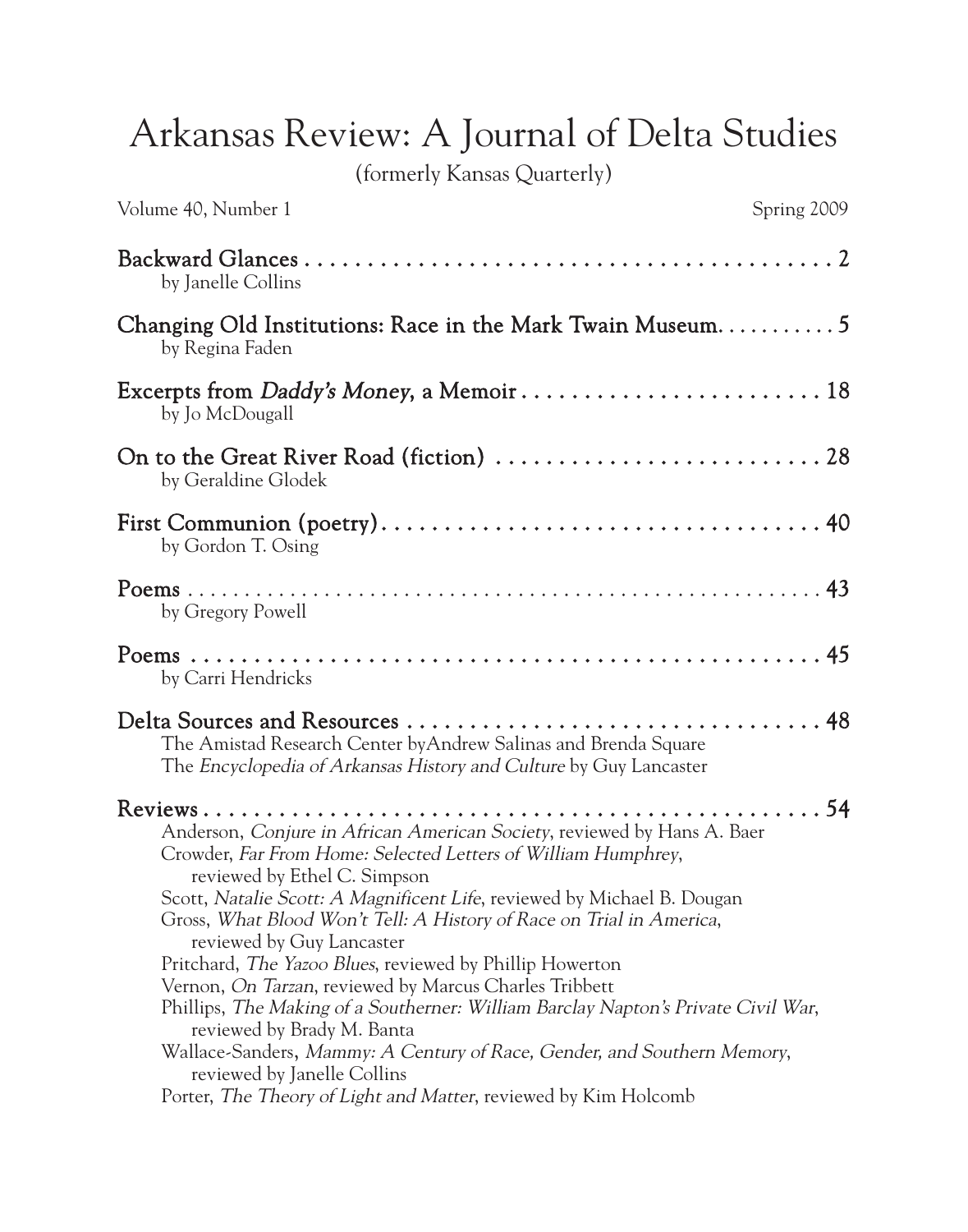Selgin, Drowning Lessons, reviewed by Tim Coone Bosterli, During Wind and Rain: The Jones Family Farm in the Arkansas Delta, 1848- 2006, reviewed by Jill Curran Nolan, Perpetual Care: Stories, reviewed by Garry Craig Powell

## Contributors . . . . . . . . . . . . . . . . . . . . . . . . . . . . . . . . . . . . . . . . . . . . . 72

## Backward Glances

by Janelle Collins

As the new general editor of Arkansas Review, I have spent a great deal of time examining past issues of the journal in order to gain a broad picture of its accomplishments as well as to consider what new ground I might break. My predecessors have set a standard of excellence that I intend to emulate and honor. It has been my good fortune to be a part of Arkansas Review's editorial board since its evolution from a literary magazine into an interdisciplinary journal of Delta Studies. The view from the top of the masthead, however, is quite different. While the learning curve has been steep, it is now my privilege and pleasure to bring forth this--my first--issue of Arkansas Review.

Our regional boundaries are generally recognized as extending from St Louis, Missouri through Illinois, Kentucky, Tennessee, Arkansas, Mississippi, and Louisiana to the Gulf of Mexico. But I believe I may be forgiven for taking readers upriver just a stretch to Hannibal, Missouri, the birthplace of the American writer most directly associated with the Mississippi River, Mark Twain. Although I did not set out to follow a theme with this issue of Arkansas Review, one seems to have emerged loosely around memories and an examination of the past. In our lead article, Dr. Regina Faden offers a retrospective on her tenure as Director of the Mark Twain Boyhood Home in Hannibal, Missouri, revealing why we need to represent the past accurately. With a synchronicity that delights editors, our fictional piece, an excerpt from Geraldine Glodek's novel, is a poignant meditation on the past as well as a story that begins in Hannibal and travels down the length of the Mississippi River.

In another lovely coincidence, Jo Mc-Dougall, one of Arkansas's preeminent poets, returns to the pages of Arkansas Review with excerpts of her memoir, Daddy's Money. Mc-Dougall was introduced to this journal's readers by Tom Williams in his inaugural issue as general editor, and I am tremendously pleased to have her prose work appear in my first issue as general editor. The memoir, which explores McDougall's rice-farming family history, will be published by the University of Arkansas Press.

Poetry is also represented in this issue as Carri Hendricks makes her first appearance in Arkansas Review, joining poets already familiar to its readers, Gordon Osing and Gregory Powell. These creative pieces are followed by what has been an intermittent feature in the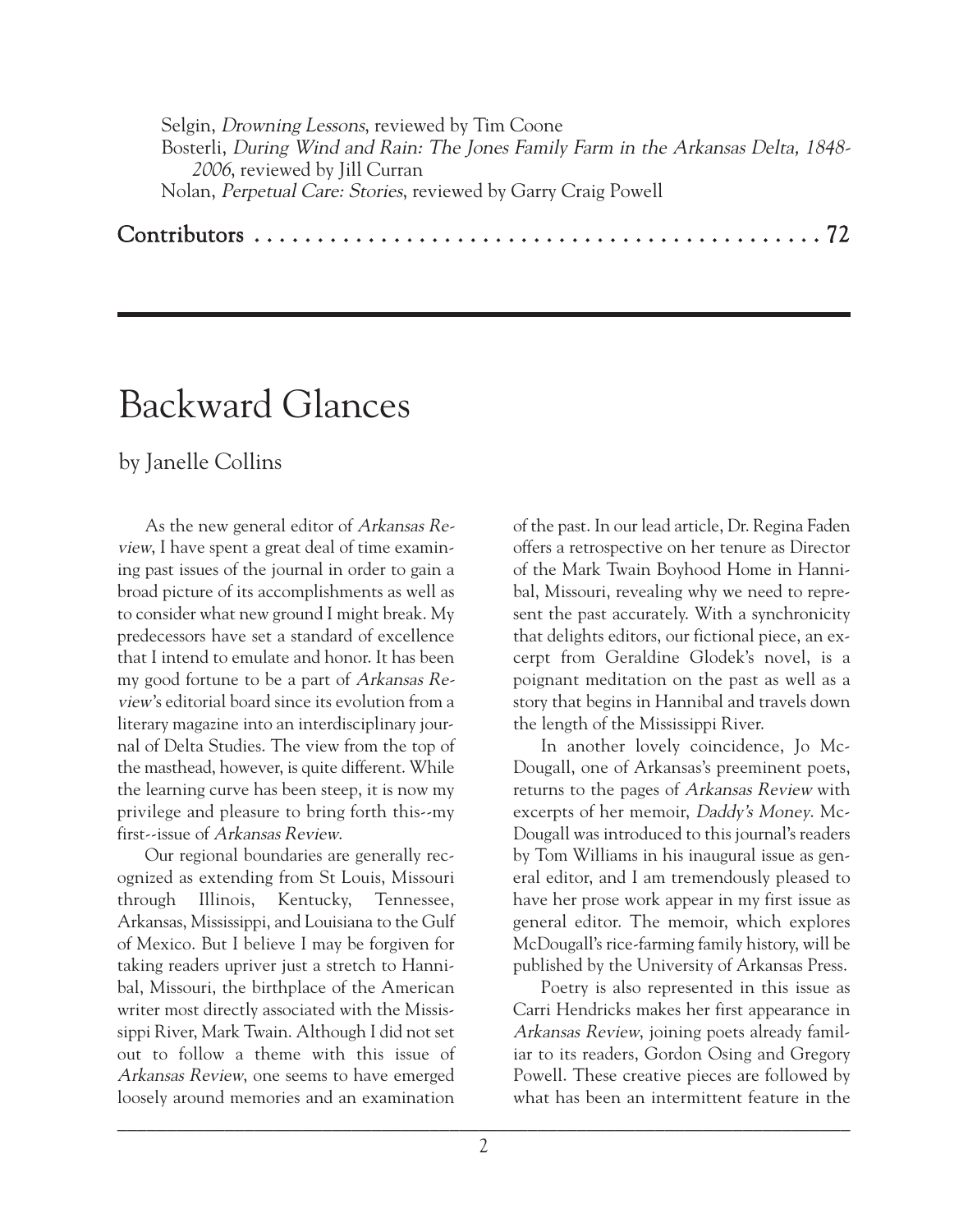journal, Delta Sources and Resources, and a longstanding feature, the book reviews. Both sections will appear in each issue, demonstrating our commitment to interdisciplinary explorations of the Delta. It is fitting that the Delta Sources and Resources in this issue include entries from institutions committed to accessible and accurate preservation of the past.

I would be remiss if I did not adequately acknowledge the assistance I have had in bringing this issue to fruition. In addition to the editorial board and advisory editors who have remained on during the transition, Marcus Tribbett joins us as Managing and Production Editor extraordinaire. The issue could not have come into its printed form without his production skills, patience, creativity, and long hours at the computer. Guy Lancaster joins us as Creative Materials Editor. While he has been invaluable in that role, it is a fairly narrow description of what Guy has actually provided Arkansas Review in the transition period. In addition to reading and evaluating all the fiction submissions, Guy has given me names and contact numbers for book reviewers, publishers, museum directors, oral historians, and scholars. His own prose contributions to this issue appear in the Delta Sources and Resources and book review sections. Rick Lott evaluates our poetry submissions with a discriminating and careful eye. Editorial Assistant Josh Potter eased the transition between editors, handling subscription lists and mailings. I must also thank Frances Malpezzi, an experienced editor in our department, who taught me the business end of producing a scholarly journal, answering questions before I even knew which ones to ask.

My own backward glance is incomplete without some comments about my predecessors. In his moving farewell letter last issue, Thomas Williams made his apologies for the delay in production and mailing of the winter issue. What Tom did not mention is that he completed the year as Arkansas Review's general editor from a distance and in the midst of tak-

ing on new job responsibilities. It was a generous gesture that allowed me time to learn the business, solicit submissions, send out books for review, and compile and edit the April issue while Tom completed the December issue. I thank Tom for his commitment to our readers and consideration for me. I am delighted that he has agreed to remain associated with Arkansas Review as an advisory editor. In his five years as editor, Tom enhanced the journal's reputation in literary circles through the quality of his selections as well as his road trips to introduce and promote the journal at literary festivals, readings, conferences, and bookstores. In addition to bringing us work from the best writers in the Delta, Tom also contributed one of the journal's most popular features, his talks with independent booksellers. I hope that we might prevail upon him to visit us regularly, scout out some bookstores along the way, and allow us the privilege of listening in on more of these conversations.

Long time readers know that without William Clements, Arkansas Review would not exist as a journal of Delta Studies. His vision, knowledge, dedication, and scholarly standards are responsible for creating a unique journal that demonstrates the potential and importance of interdisciplinary and regional scholarship. Although this could easily become the longest section in my grateful acknowledgements, I will deliberately keep it short. From his invitation to a junior colleague to join the editorial board in 1998 to his accessibility, encouragement, guidance, and support as that colleague takes over as general editor eleven years later, Bill is a model and a mentor that every academic should be so fortunate to have. His door is open (even during a research leave) to my every question, and if I do my job well, Arkansas Review readers are the true beneficiaries of Bill's personal and professional generosity.

I cannot yet end this already overly long note without public acknowledgement of the continued and increased support the journal has